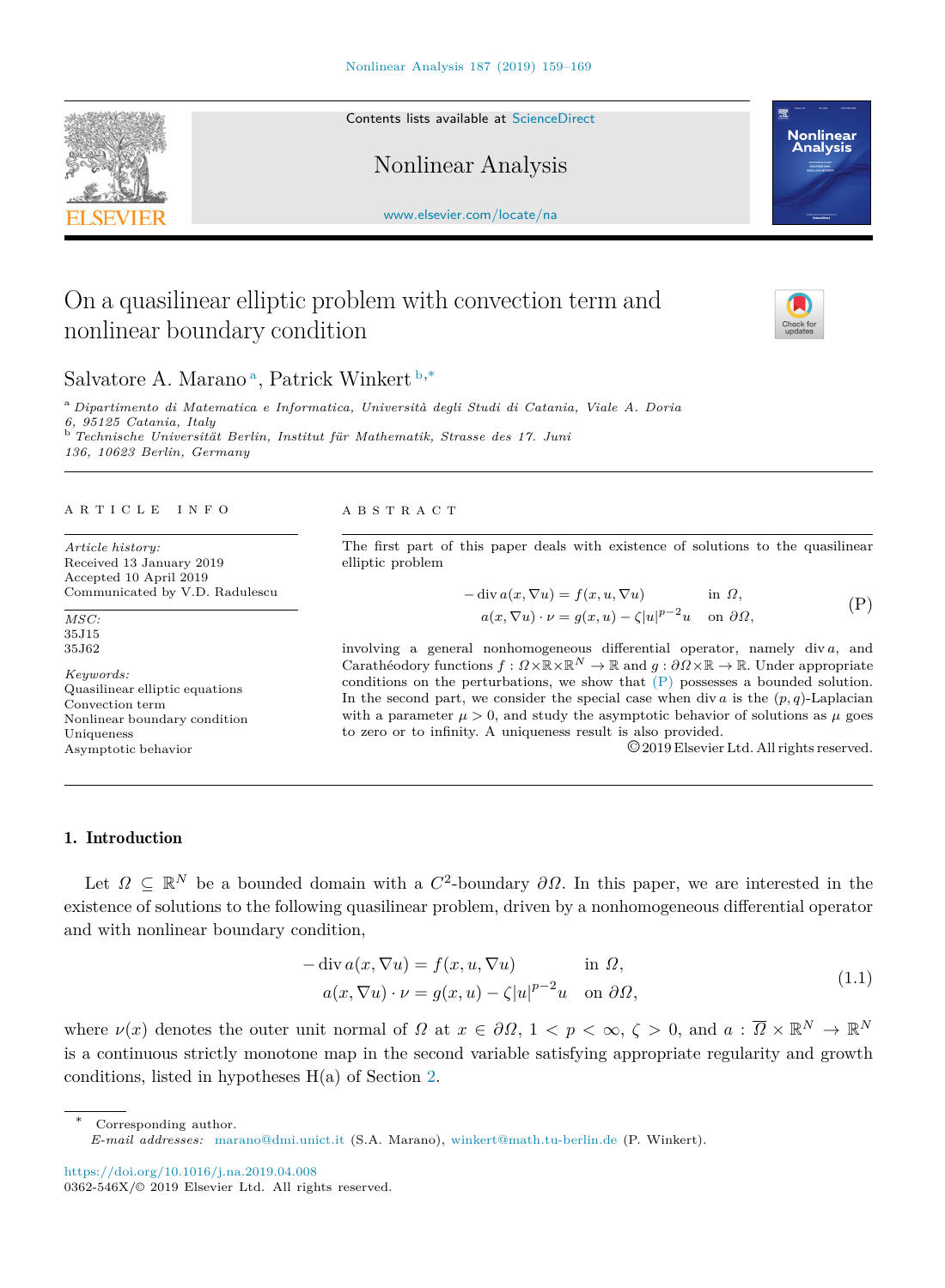The nonlinearities  $f: \Omega \times \mathbb{R} \times \mathbb{R}^N \to \mathbb{R}$  and  $g: \partial \Omega \times \mathbb{R} \to \mathbb{R}$  are Carathéodory functions, that is,  $x \mapsto f(x, s, \xi), x \mapsto g(x, s)$  are measurable for all  $(s, \xi) \in \mathbb{R} \times \mathbb{R}^N$ , while  $(s, \xi) \mapsto f(x, s, \xi), s \mapsto g(x, s)$  are continuous for a.e.  $x \in \Omega$ , respectively, for a.e.  $x \in \partial\Omega$ .

In the first part of this paper we prove that, under general growth conditions on the perturbations, problem [\(1.1\)](#page-0-4) admits a bounded weak solution. This result is obtained via the classical main theorem on pseudomonotone operators. If div *a* coincides with the weighted  $(p, q)$ -Laplacian, namely

<span id="page-1-2"></span><span id="page-1-1"></span>
$$
\Delta_p u + \mu \Delta_q u := \text{div}\left( |\nabla u|^{p-2} \nabla u + \mu |\nabla u|^{q-2} \nabla u \right),\tag{1.2}
$$

where  $1 < q < p < \infty$ ,  $\mu > 0$ , and  $u \in W^{1,p}(\Omega)$ , then ([1.1](#page-0-4)) becomes

$$
-\Delta_p u - \mu \Delta_q u = f(x, u, \nabla u) \quad \text{in } \Omega,
$$
  

$$
\left( |\nabla u|^{p-2} \nabla u + \mu |\nabla u|^{q-2} \nabla u \right) \cdot \nu = g(x, u) - \zeta |u|^{p-2} u \quad \text{on } \partial \Omega.
$$
 (1.3)

The second part treats the uniqueness of solutions to  $(1.3)$  $(1.3)$  $(1.3)$  and its asymptotic behavior as  $\mu \to 0^+$  and  $\mu \to \infty$ , respectively.

It should be noted that the presence of a reaction depending also on the gradient of the solution prevents to apply variational methods, like critical point theory. This difficulty is overcome by adapting the approach of Averna–Motreanu–Tornatore [\[2](#page-10-0)], who considered problem ([1.1](#page-0-4)) with a homogeneous Dirichlet boundary condition and weighted  $(p, q)$ -Laplacian as defined in  $(1.2)$  $(1.2)$  $(1.2)$ . Our paper exhibits at least two novelties:

- a more general differential operator, which may also depend on  $x \in \Omega$ , appears;
- nonlinear Robin boundary conditions with perturbation  $g : \partial \Omega \times \mathbb{R} \to \mathbb{R}$  are taken on.

Moreover, a bounded solution to  $(1.1)$  $(1.1)$  exists once a suitable inequality involving the first eigenvalue of the Robin eigenvalue problem for the *p*-Laplacian (cf. ([2.7](#page-3-0)) in Section [2](#page-1-0) and [\(3.6](#page-4-0)) of Section [3\)](#page-4-1) holds.

For other existence results on quasilinear equations with convection term we refer to the papers of De Figueiredo–Girardi–Matzeu [[3\]](#page-10-1), Dupaigne–Ghergu–Rădulescu [[4\]](#page-10-2), Faraci–Motreanu–Puglisi [[5\]](#page-10-3), Faria– Miyagaki–Motreanu [\[6](#page-10-4)], Faria–Miyagaki–Motreanu–Tanaka [\[7](#page-10-5)], Motreanu–Motreanu–Moussaoui [[14\]](#page-10-6), Motreanu–Tanaka [[16\]](#page-10-7), Motreanu–Tornatore [[17\]](#page-10-8), Ruiz [[20](#page-10-9)], Tanaka [[21\]](#page-10-10), and the references therein. Finally, we mention the works of Filippucci–Pucci–Rădulescu  $[8]$  $[8]$  and Winkert  $[22]$  $[22]$  concerning problems with nonlinear boundary condition and the recent monograph of Papageorgiou–Rădulescu–Repovš [[18\]](#page-10-13).

## 2. Preliminaries

<span id="page-1-0"></span>For  $1 \leq p < \infty$ , we denote by  $L^p(\Omega)$  and  $L^p(\Omega,\mathbb{R}^N)$  the usual Lebesgue spaces, equipped with the norm  $\|\cdot\|_p$ . If  $1 < p < \infty$  then  $W^{1,p}(\Omega)$  stands for the Sobolev space, endowed with the norm  $\|\cdot\|_{1,p}$ . The duality pairing between  $W^{1,p}(\Omega)$  and its dual  $W^{1,p}(\Omega)$ <sup>\*</sup> will be denoted by  $\langle \cdot, \cdot \rangle$ .

On the boundary  $\partial\Omega$  we consider the  $(N-1)$ -dimensional Hausdorff (surface) measure  $\sigma$ , by which we can define in the usual way the boundary Lebesgue space  $L^p(\partial\Omega)$ , with norm  $\|\cdot\|_{p,\partial\Omega}$ . It is known that there exists a unique continuous linear operator  $\gamma: W^{1,p}(\Omega) \to L^q(\partial\Omega)$ , where  $p \le q \le p_*$  (see [\(3.3\)](#page-4-2) below), called trace map, such that

$$
\gamma(u) = u|_{\partial \Omega}
$$
 for all  $u \in W^{1,p}(\Omega) \cap C^0(\overline{\Omega})$ .

Henceforth, although all restrictions of Sobolev functions to *∂*Ω are understood in the sense of traces, we will avoid the usage of the trace operator  $\gamma$  to simplify notation.

Given any  $\rho > 0$ , consider the norm

<span id="page-1-3"></span>
$$
||u||_{\varrho,p} = \left( \|\nabla u\|_{p}^{p} + \varrho \|u\|_{p,\partial\Omega}^{p} \right)^{\frac{1}{p}},
$$
\n(2.1)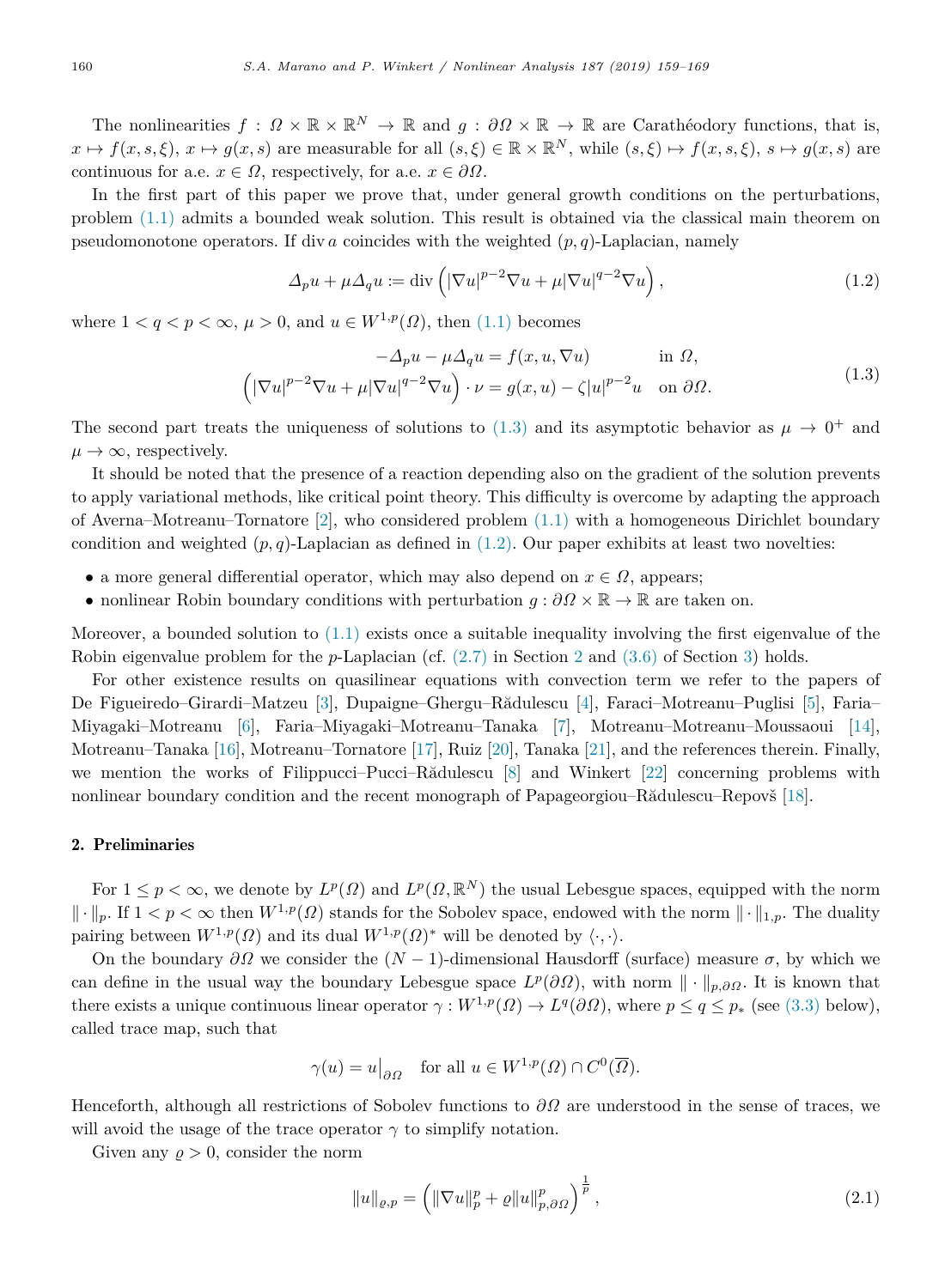which is equivalent to the standard one  $\|\cdot\|_{1,p}$ ; see Papageorgiou–Winkert [[19\]](#page-10-14). If  $s > 1$  then  $s' := \frac{s}{s-1}$  denotes its conjugate,  $x \cdot z$  is the inner product of  $x, z \in \mathbb{R}^N$ , while  $\mathbb{R}_+ := [0, +\infty)$ . The well-known inequality

<span id="page-2-3"></span>
$$
\left(|s_1|^{r-2}s_1 - |s_2|^{r-2}s_2\right)(s_1 - s_2) \ge 2^{2-r}|s_1 - s_2|^r \quad \forall \, s_1, s_2 \in \mathbb{R} \tag{2.2}
$$

holds, where  $r \geq 2$ ; see Lindqvist [[12,](#page-10-15) p. 71, inequality I]. The Lebesgue measure is denoted by  $|\cdot|$  and the same notation is used for the Hausdorff surface measure (it will be clear from the context which one is used).

Let us now introduce the hypotheses on the map  $a: \overline{\Omega} \times \mathbb{R}^N \to \mathbb{R}^N$  involved in the definition of the differential operator. Suppose  $\vartheta \in C^1((0,\infty))$  satisfies

$$
0 < \hat{d}_0 \le \frac{t\vartheta'(t)}{\vartheta(t)} \le \hat{d}_1 \quad \text{and} \quad \hat{d}_2 t^{p-1} \le \vartheta(t) \le \hat{d}_3 \left( 1 + t^{p-1} \right) \tag{2.3}
$$

for all  $t > 0$ , with  $1 < p < \infty$  and appropriate constants  $\hat{d}_0, \hat{d}_1, \hat{d}_2, \hat{d}_3 > 0$ . The conditions on  $a : \overline{\Omega} \times \mathbb{R}^N \to$  $\mathbb{R}^N$  read as follows.

 $H(a): a(x, \xi) := \hat{a}(x, |\xi|) \xi$  in  $\Omega \times \mathbb{R}^N$ , where  $\hat{a} \in C^0(\overline{\Omega} \times \mathbb{R}_+)$  and  $\hat{a}(x, t) > 0$  for every  $(x, t) \in \overline{\Omega} \times (0, +\infty)$ . Moreover,

(i)  $\hat{a} \in C^1(\overline{\Omega} \times (0,\infty))$ ,  $t \to t\hat{a}(x,t)$  is strictly increasing in  $(0,\infty)$ , and

<span id="page-2-0"></span>
$$
\lim_{t \to 0^+} t \hat{a}(x, t) = 0, \quad \lim_{t \to 0^+} \frac{t \hat{a}'_t(x, t)}{\hat{a}(x, t)} = \hat{d} > -1 \quad \forall x \in \overline{\Omega};
$$

 $(\text{ii}) \|\nabla_{\xi}a(x,\xi)\| \leq \hat{d}_4 \frac{\vartheta(|\xi|)}{|\xi|}$  $\frac{(|\xi|)}{|\xi|}$  for every  $(x,\xi) \in \overline{\Omega} \times \mathbb{R}^N \setminus \{0\}$ , with suitable  $\hat{d}_4 > 0$ ; (iii)  $(\nabla_{\xi}a(x,\xi)y)\cdot y \geq \frac{\vartheta(|\xi|)}{|\xi|}$  $\frac{(|\xi|)}{|\xi|}|y|^2$  for all  $x \in \overline{\Omega}$ ,  $\xi \in \mathbb{R}^N \setminus \{0\}$ , and  $y \in \mathbb{R}^N$ .

**Remark 2.1.** Setting

$$
G_0(x,t) = \int_0^t \hat{a}(x,s)s \, ds, \quad (x,t) \in \overline{\Omega} \times \mathbb{R}_+,
$$

one has  $G_0 \in C^1(\overline{\Omega} \times \mathbb{R}_+)$  as well as  $t \mapsto G_0(x,t)$  increasing and strictly convex. Accordingly, the function  $G(x,\xi) := G_0(x,|\xi|)$  lies in  $C^1(\overline{\Omega} \times \mathbb{R}^N)$  and is convex with respect to  $\xi$ . Since an easy computation shows that

$$
\nabla_{\xi} G(x,\xi) = (G_0)'_t(x,|\xi|) \frac{\xi}{|\xi|} = \hat{a}(x,|\xi|) \xi = a(x,\xi) \quad \forall \xi \in \mathbb{R}^N \setminus \{0\}
$$

while  $\nabla_{\xi}G(x,0) = 0$ , the function  $G(x, \cdot)$  turns out a primitive of  $a(x, \cdot)$ . When combined with  $G(x, 0) = 0$ and  $\xi \mapsto G(x,\xi)$  convex, this entails

<span id="page-2-2"></span>
$$
G(x,\xi) \le a(x,\xi) \cdot \xi, \quad (x,\xi) \in \overline{\Omega} \times \mathbb{R}^N. \tag{2.4}
$$

The next lemma summarizes the main properties of  $a: \overline{\Omega} \times \mathbb{R}^N \to \mathbb{R}^N$ . It immediately follows from ([2.3](#page-2-0)) and  $H(a)$ .

<span id="page-2-1"></span>**Lemma 2.2.** *Let H(a) be satisfied. Then:*

(i)  $a \in C^0(\overline{\Omega} \times \mathbb{R}^N, \mathbb{R}^N) \cap C^1(\overline{\Omega} \times (\mathbb{R}^N \setminus \{0\}), \mathbb{R}^N)$ . Moreover, the map  $\xi \mapsto a(x, \xi), x \in \mathbb{R}^N$ , is continuous *and strictly monotone, whence maximal monotone too.*

$$
(ii) |a(x,\xi)| \leq \hat{d}_5 \left(1 + |\xi|^{p-1}\right) \text{ for every } (x,\xi) \in \overline{\Omega} \times \mathbb{R}^N, \text{ where } \hat{d}_5 > 0.
$$

 $(iii)$   $a(x,\xi) \cdot \xi \geq \frac{\hat{d}_2}{p-1} |\xi|^p$  for all  $(x,\xi) \in \overline{\Omega} \times \mathbb{R}^N$ , with  $\hat{d}_2$  given by [\(2.3](#page-2-0)).

Gathering [Lemma](#page-2-1) [2.2](#page-2-1) and ([2.4\)](#page-2-2) together yields the estimates below for the primitive  $G(x, \cdot)$ .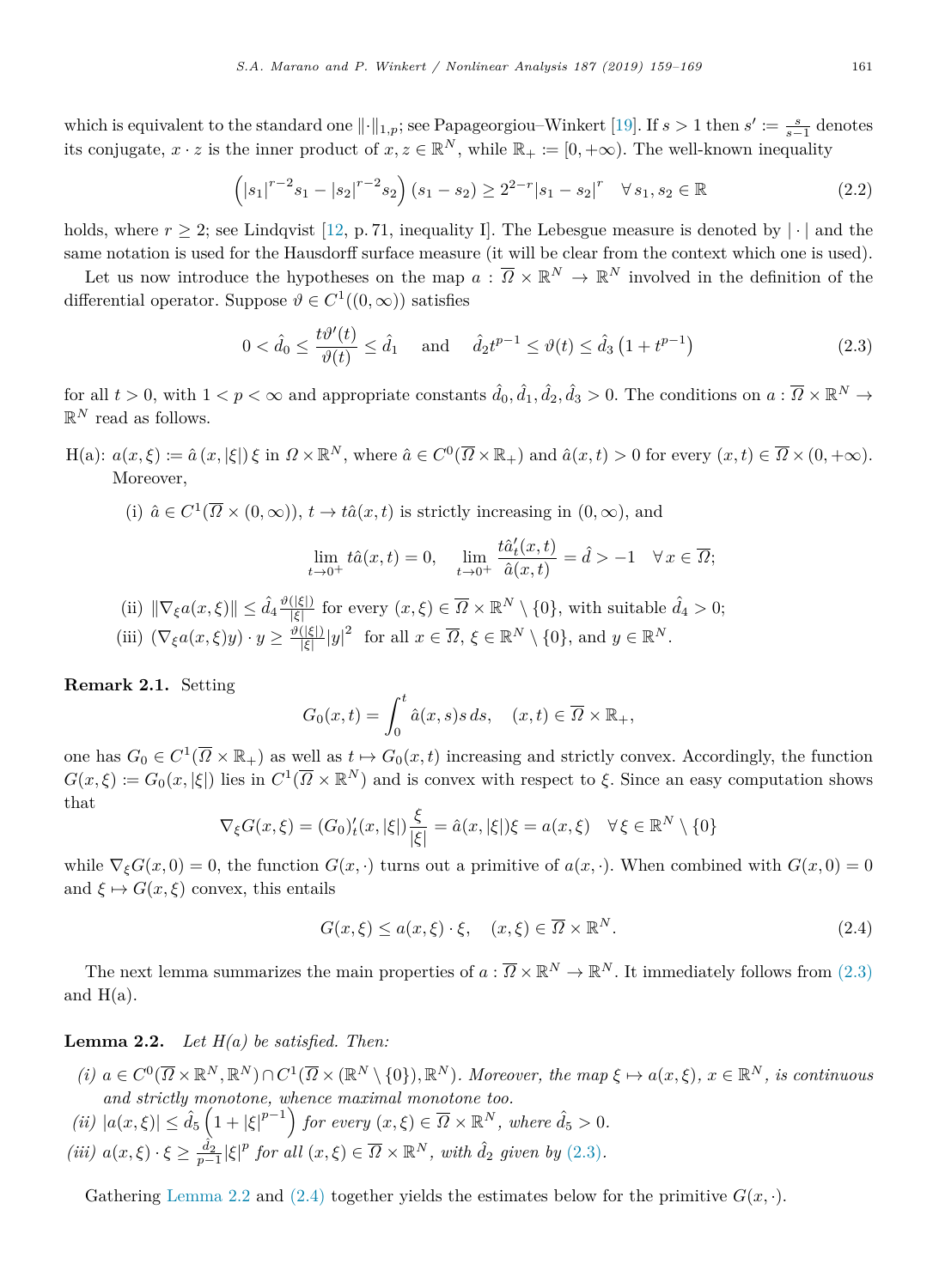**Corollary 2.3.** *Under assumptions H(a) one has, for appropriate*  $\hat{d}_6 > 0$ *,* 

$$
\frac{\hat{d}_2}{p(p-1)}|\xi|^p \le G(x,\xi) \le \hat{d}_6 (1+|\xi|^p) \quad \text{in } \overline{\Omega} \times \mathbb{R}^N.
$$

<span id="page-3-3"></span>**Example 2.4.** The following functions, where we drop the *x*-dependence for the sake of simplicity, fulfill  $H(a)$ .

(a)  $a(\xi) := |\xi|^{p-2}\xi$ , with  $1 < p < \infty$ . It corresponds to the *p*-Laplacian

$$
\Delta_p u := \text{div}\left( |\nabla u|^{p-2} \nabla u \right) \quad \forall \, u \in W^{1,p}(\Omega).
$$

The potential is  $G(\xi) = \frac{1}{p} |\xi|^p$ .

(b)  $a(\xi) := |\xi|^{p-2}\xi + \mu |\xi|^{q-2}\xi$ , where  $1 < q < p < \infty$  and  $\mu > 0$ . It arises from the parametric (*p, q*)-Laplacian

$$
u \mapsto \Delta_p u + \mu \Delta_q u \quad \forall u \in W^{1,p}(\Omega).
$$

The potential is  $G(\xi) = \frac{1}{p} |\xi|^p + \frac{\mu}{q} |\xi|^q$ .

(c)  $a(\xi) := \left(1 + |\xi|^2\right)^{\frac{p-2}{2}} \xi$ , with  $1 < p < \infty$ , It represents the generalized *p*-mean curvature differential operator

<span id="page-3-1"></span>
$$
u \mapsto \text{div}\left[\left(1 + |\nabla u|^2\right)^{\frac{p-2}{2}} \nabla u\right] \quad \forall u \in W^{1,p}(\Omega).
$$

The potential is  $G(\xi) = \frac{1}{p}(1 + |\xi|^2)^{\frac{p}{2}}$ .

Let  $A: W^{1,p}(\Omega) \to W^{1,p}(\Omega)^*$  be defined by

$$
\langle A(u), \varphi \rangle := \int_{\Omega} a(x, \nabla u) \cdot \nabla \varphi \, dx, \quad u, \varphi \in W^{1, p}(\Omega). \tag{2.5}
$$

The next proposition collects some basic properties of A; proofs can be found in Gasingski–Papageorgiou [[9\]](#page-10-16).

**Proposition 2.5.** *Let H(a) be satisfied and let A be as in* [\(2.5\)](#page-3-1)*. Then the operator A is bounded, continuous, monotone (hence maximal monotone), and of type*  $(S_+)$ *.* 

Evidently,

$$
\langle A_p(u), \varphi \rangle := \int_{\Omega} |\nabla u|^{p-2} \nabla u \cdot \nabla \varphi \, dx \ \forall u, \varphi \in W^{1,p}(\Omega)
$$
 (2.6)

represents a meaningful special case of *A*.

Given  $\beta > 0$ , consider the Robin eigenvalue problem

<span id="page-3-4"></span><span id="page-3-2"></span><span id="page-3-0"></span>
$$
-\Delta_p u = \lambda |u|^{p-2}u \quad \text{in } \Omega,
$$
  

$$
|\nabla u|^{p-2} \nabla u \cdot \nu = -\beta |u|^{p-2}u \quad \text{on } \partial \Omega.
$$
 (2.7)

It is known (see Lê [\[10](#page-10-17)]) that the first eigenvalue  $\lambda_{1,p,\beta}$  of [\(2.7\)](#page-3-0) is positive, simple, and isolated. Moreover, it can be variationally characterized through

$$
\lambda_{1,p,\beta} = \inf_{u \in W^{1,p}(\Omega)} \left\{ \int_{\Omega} |\nabla u|^p dx + \beta \int_{\partial \Omega} |u|^p d\sigma : \int_{\Omega} |u|^p dx = 1 \right\}.
$$
 (2.8)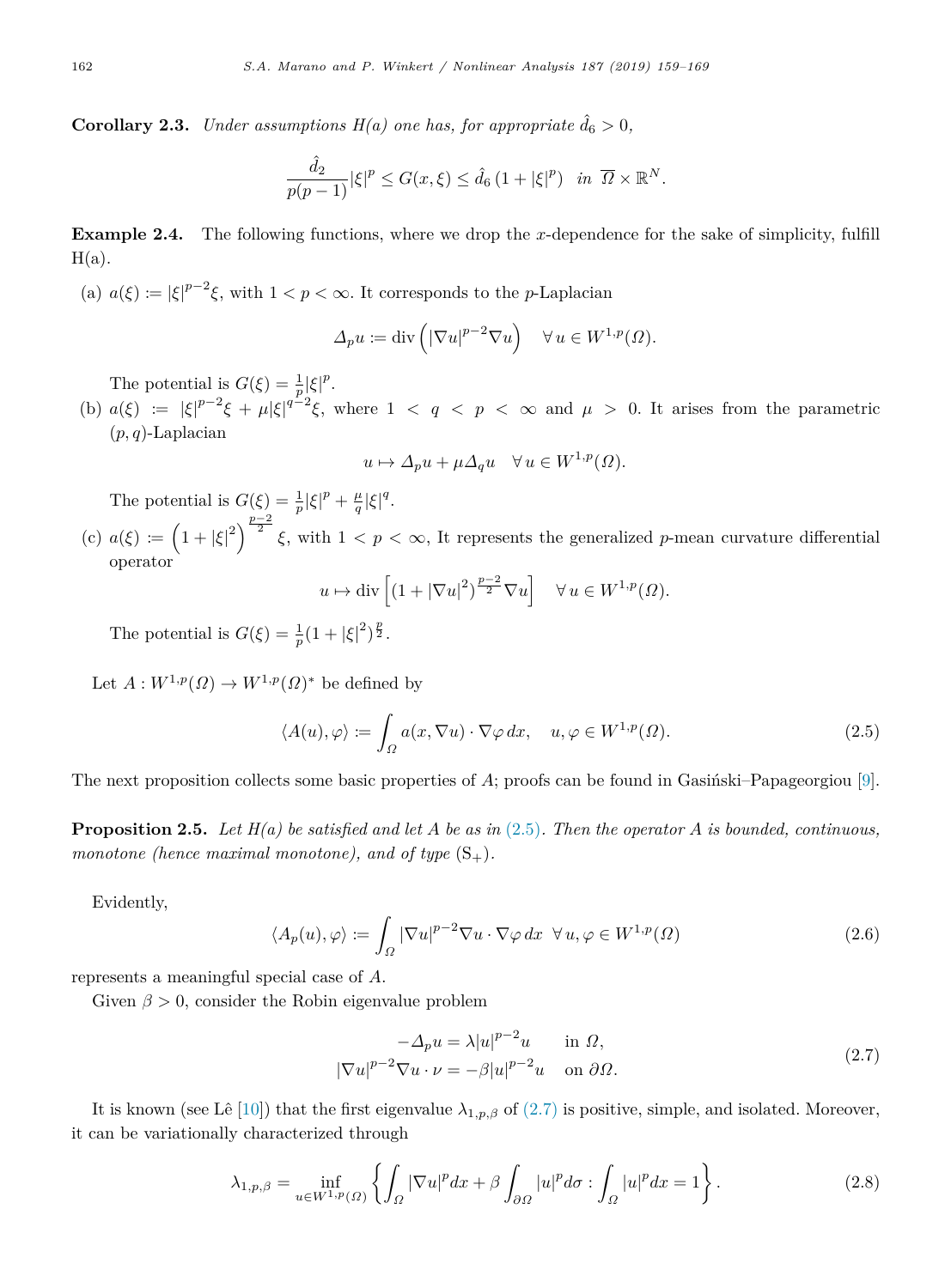### 3. Existence results

<span id="page-4-1"></span>The assumptions on the perturbations  $f: \Omega \times \mathbb{R} \times \mathbb{R}^N \to \mathbb{R}$  and  $g: \partial \Omega \times \mathbb{R} \to \mathbb{R}$  read as follows. To avoid unnecessary technicalities, 'for all *x*' will take the place of 'for almost all *x*'.

(H)  $f: \Omega \times \mathbb{R} \times \mathbb{R}^N \to \mathbb{R}$  and  $g: \partial \Omega \times \mathbb{R} \to \mathbb{R}$  are Carathéodory functions such that:

(i) There exist  $\alpha_1 \in L^{q'_1}(\Omega), \alpha_2 \in L^{q'_2}(\partial \Omega)$  and  $a_1, a_2, a_3 \in \mathbb{R}_+$  satisfying

$$
|f(x,s,\xi)| \le a_1 |\xi|^{\frac{p}{q_1'}} + a_2 |s|^{q_1 - 1} + \alpha_1(x)
$$
in  $\Omega \times \mathbb{R} \times \mathbb{R}^N$ , (3.1)  

$$
|g(x,s)| \le a_3 |s|^{q_2 - 1} + \alpha_2(x)
$$
on  $\partial \Omega \times \mathbb{R}$ , (3.2)

where  $1 < q_1 < p^*$  and  $1 < q_2 < p_*$ , with critical exponents

<span id="page-4-6"></span><span id="page-4-5"></span><span id="page-4-2"></span>
$$
p^* := \begin{cases} \frac{Np}{N-p} & \text{if } p < N, \\ +\infty & \text{otherwise,} \end{cases} \qquad p_* := \begin{cases} \frac{(N-1)p}{N-p} & \text{if } p < N, \\ +\infty & \text{otherwise.} \end{cases} \tag{3.3}
$$

(ii) There exist  $\omega_f \in L^1(\Omega), \omega_g \in L^1(\partial\Omega)$  and  $b_1, b_2, b_3 \in \mathbb{R}_+$  such that

$$
f(x, s, \xi)s \le b_1|\xi|^p + b_2|s|^p + \omega_f(x) \qquad \text{in } \Omega \times \mathbb{R} \times \mathbb{R}^N, \tag{3.4}
$$

$$
g(x,s)s \le b_3|s|^p + \omega_g(x) \qquad \text{on } \partial\Omega \times \mathbb{R}.\tag{3.5}
$$

Moreover,

<span id="page-4-8"></span><span id="page-4-7"></span><span id="page-4-3"></span><span id="page-4-0"></span>
$$
b_1 + b_2 \lambda_{1, p, \beta}^{-1} + \frac{b_3}{\zeta} < \min\left\{\frac{\hat{d}_2}{p-1}, 1\right\} \text{ and } 0 < \beta \le \zeta.
$$
 (3.6)

**Definition 3.1.** We say that  $u \in W^{1,p}(\Omega)$  is a weak solution of problem  $(1.1)$  if it satisfies

$$
\int_{\Omega} a(x, \nabla u) \cdot \nabla \varphi \, dx = \int_{\Omega} f(x, u, \nabla u) \varphi \, dx + \int_{\partial \Omega} \left[ g(x, u) - \zeta |u|^{p-2} u \right] \varphi \, d\sigma \tag{3.7}
$$

for all test functions  $\varphi \in W^{1,p}(\Omega)$ .

Using the embeddings (cf. Adams [[1\]](#page-10-18))

<span id="page-4-4"></span>
$$
i: W^{1,p}(\Omega) \to L^{q_1}(\Omega) \quad \text{and} \quad \gamma: W^{1,p}(\Omega) \to L^{q_2}(\partial \Omega), \tag{3.8}
$$

Hölder's inequality, as well as  $(H)(i)$ , one easily verifies that all the integrals involved in  $(3.7)$  $(3.7)$  are finite.

We are now ready to formulate our existence result, whose proof chiefly exploits the main theorem on pseudomonotone operators.

<span id="page-4-10"></span>**Theorem 3.2.** *Under hypotheses H(a) and (H), problem* [\(1.1](#page-0-4)) *admits at least one weak solution*  $u \in$  $W^{1,p}(\Omega) \cap L^{\infty}(\Omega)$ .

**Proof.** Let  $\hat{N}_f$  and  $\hat{N}_g$  the Nemytskij operators associated with f and g, respectively, let  $i^* : L^{q'_1}(\Omega) \to$  $W^{1,p}(\Omega)^*$  and  $\gamma^*: L^{q'_2}(\partial \Omega) \to W^{1,p}(\Omega)^*$  be the adjoints of embeddings [\(3.8\)](#page-4-4), and let

$$
N_f := i^* \circ \hat{N}_f, \quad N_g := \gamma^* \circ \hat{N}_g \circ \gamma, \quad N := \gamma^* \circ \left(\zeta | \cdot |^{p-2} \cdot \right) \circ \gamma. \tag{3.9}
$$

Set, provided  $u \in W^{1,p}(\Omega)$ ,

<span id="page-4-11"></span><span id="page-4-9"></span>
$$
\mathcal{A}(u) = A(u) - N_f(u) - N_g(u) + N(u). \tag{3.10}
$$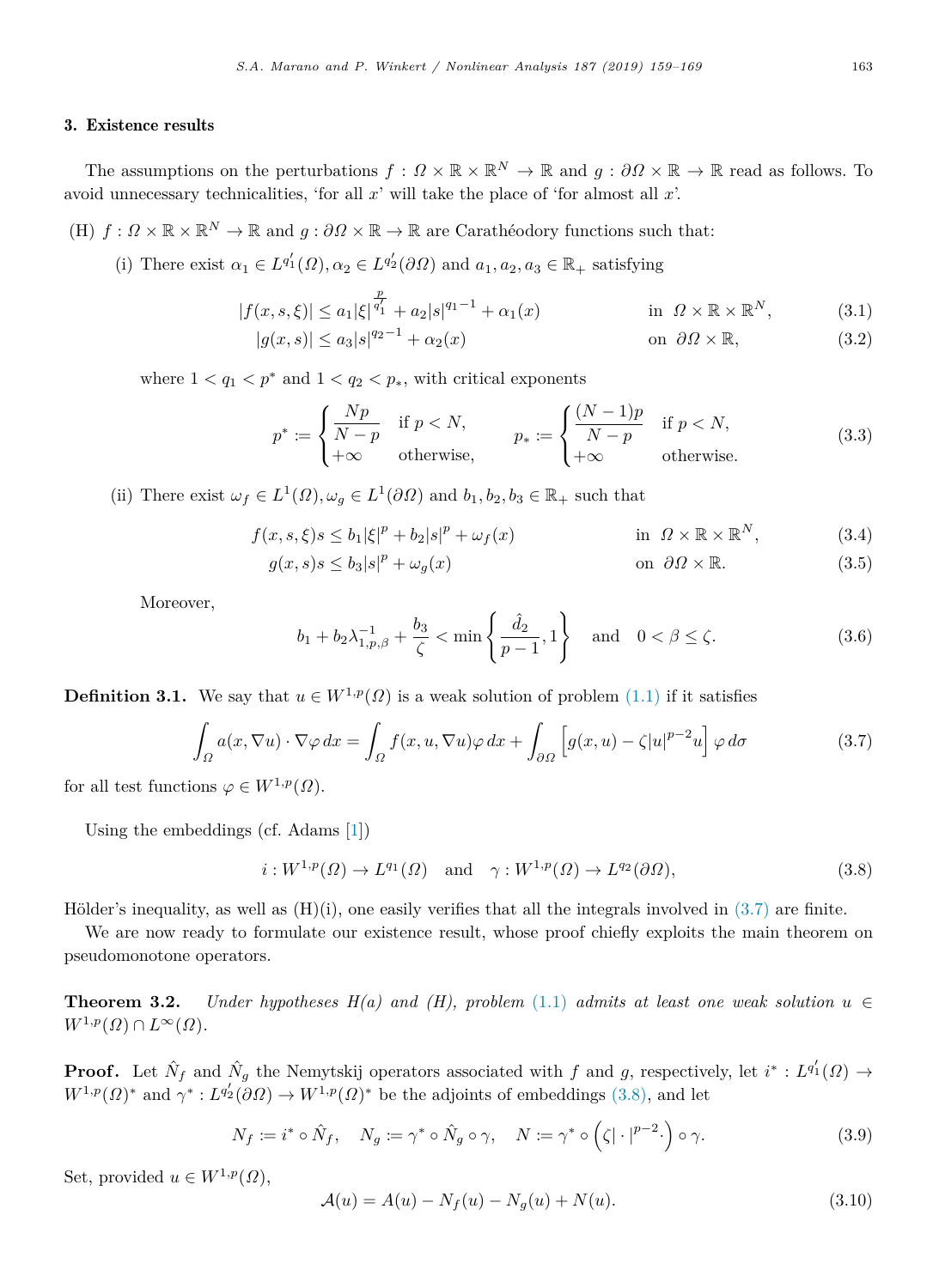From (H)(i) it immediately follows that  $A: W^{1,p}(\Omega) \to W^{1,p}(\Omega)^*$  maps bounded sets into bounded sets. Moreover, the operator A is pseudomonotone. Indeed, if  $\{u_n\} \subset W^{1,p}(\Omega)$  fulfills

$$
u_n \stackrel{w}{\rightarrow} u
$$
 in  $W^{1,p}(\Omega)$ ,  $\limsup_{n \to \infty} \langle A(u_n), u_n - u \rangle \le 0$ 

then, by compactness of embeddings ([3.8](#page-4-4)), one has

$$
u_n \to u
$$
 in  $L^{q_1}(\Omega)$ ,  $u_n \to u$  in  $L^{q_2}(\partial\Omega)$ .

When combined with  $(3.1)$ – $(3.2)$  $(3.2)$  $(3.2)$  this entails, after using Hölder's inequality,

$$
\lim_{n \to \infty} \int_{\Omega} f(x, u_n, \nabla u_n)(u_n - u) dx = 0,
$$
  
\n
$$
\lim_{n \to \infty} \int_{\partial \Omega} g(x, u_n)(u_n - u) d\sigma = 0,
$$
  
\n
$$
\lim_{n \to \infty} \int_{\partial \Omega} \zeta |u_n|^{p-2} u_n(u_n - u) d\sigma = 0,
$$
\n(3.11)

whence

$$
\limsup_{n \to \infty} \langle A(u_n), u_n - u \rangle = \limsup_{n \to \infty} \langle A(u_n), u_n - u \rangle \le 0.
$$
\n(3.12)

Since *A* enjoys property  $(S_+)$ , the weak convergence of  $\{u_n\}$  in  $W^{1,p}(\Omega)$  and  $(3.12)$  yield  $u_n \to u$ . So,  $\mathcal{A}(u_n) \to \mathcal{A}(u)$  in  $W^{1,p}(\Omega)^*$ , because A is continuous. Let us finally show that the operator A turns out coercive, i.e.,

<span id="page-5-3"></span><span id="page-5-2"></span><span id="page-5-1"></span><span id="page-5-0"></span>
$$
\lim_{\|u\|_{\zeta,p}\to\infty} \frac{\langle Au, u\rangle}{\|u\|_{\zeta,p}} = +\infty,
$$
\n(3.13)

where  $\|\cdot\|_{\zeta,p}$  denotes the equivalent norm on  $W^{1,p}(\Omega)$  defined in ([2.1](#page-1-3)), for  $\varrho := \zeta$ . Via ([2.8\)](#page-3-2) and ([3.6](#page-4-0)) we have *p*  $\rho$ <sub>p</sub>  $\rho$   $p$ *p*

$$
\lambda_{1,p,\beta} \le \frac{\|\nabla u\|_p^p + \beta \|u\|_{p,\partial\Omega}^p}{\|u\|_p^p} \le \frac{\|u\|_{\mathcal{L},p}^p}{\|u\|_p^p} \quad \forall u \in W^{1,p}(\Omega) \setminus \{0\}.
$$
\n(3.14)

Exploiting [Lemma](#page-2-1) [2.2\(](#page-2-1)iii),  $(3.4)$  $(3.4)$ ,  $(3.5)$  $(3.5)$  $(3.5)$ , and  $(3.14)$  leads to

$$
\langle \mathcal{A}(u), u \rangle
$$
  
=  $\int_{\Omega} a(x, \nabla u) \cdot \nabla u \, dx + \zeta ||u||_{p, \partial \Omega}^p - \int_{\Omega} f(x, u, \nabla u) u \, dx - \int_{\partial \Omega} g(x, u) u \, dx$   

$$
\ge \min \left\{ \frac{\hat{d}_2}{p-1}, 1 \right\} ||u||_{\zeta, p}^p - b_1 ||\nabla u||_p^p - b_2 ||u||_p^p - ||\omega_f||_1 - b_3 ||u||_{p, \partial \Omega}^p - ||\omega_g||_{1, \partial \Omega}
$$
  

$$
\ge \left[ \min \left\{ \frac{\hat{d}_2}{p-1}, 1 \right\} - b_1 - b_2 \lambda_{1, p, \beta}^{-1} - \frac{b_3}{\zeta} \right] ||u||_{\zeta, p}^p - ||\omega_f||_1 - ||\omega_g||_{1, \partial \Omega}.
$$

On account of  $(3.6)$  $(3.6)$  $(3.6)$ , conclusion  $(3.13)$  $(3.13)$  $(3.13)$  follows at once from  $p > 1$ .

Summing up,  $A: W^{1,p}(\Omega) \to W^{1,p}(\Omega)^*$  is bounded, pseudomonotone, and coercive. Thus, the main theorem on pseudomonotone operators (see, e.g., Motreanu–Motreanu–Papageorgiou [[15\]](#page-10-19)) provides *u* ∈  $W^{1,p}(\Omega)$  such that  $\mathcal{A}(u) = 0$ . Thanks to [\(3.10\)](#page-4-9) the function *u* turns out a weak solution of problem ([1.1\)](#page-0-4), while Theorem 3.1 in Marino–Winkert [[13\]](#page-10-20) gives  $u \in W^{1,p}(\Omega) \cap L^{\infty}(\Omega)$ . This completes the proof.  $\square$ 

**Remark 3.3.** To achieve the  $C^{1,\sigma}$ -regularity of the solution given by [Theorem](#page-4-10) [3.2](#page-4-10), we need an additional condition on the boundary term *g*, namely

$$
|g(x, s) - g(y, t)| \le L [|x - y|^{\alpha} + |s - t|^{\alpha}], \quad |g(x, s)| \le L
$$

for all  $(x, s), (y, t) \in \partial \Omega \times [-M_0, M_0]$ , with appropriate  $L \in \mathbb{R}_+$ ,  $\alpha \in (0, 1]$ ,  $M_0 > 0$ . In such a case, the desired result follows from Marino–Winkert [[13,](#page-10-20) Theorem 3.9], which is a direct consequence of the famous Lieberman's regularity theory [[11\]](#page-10-21).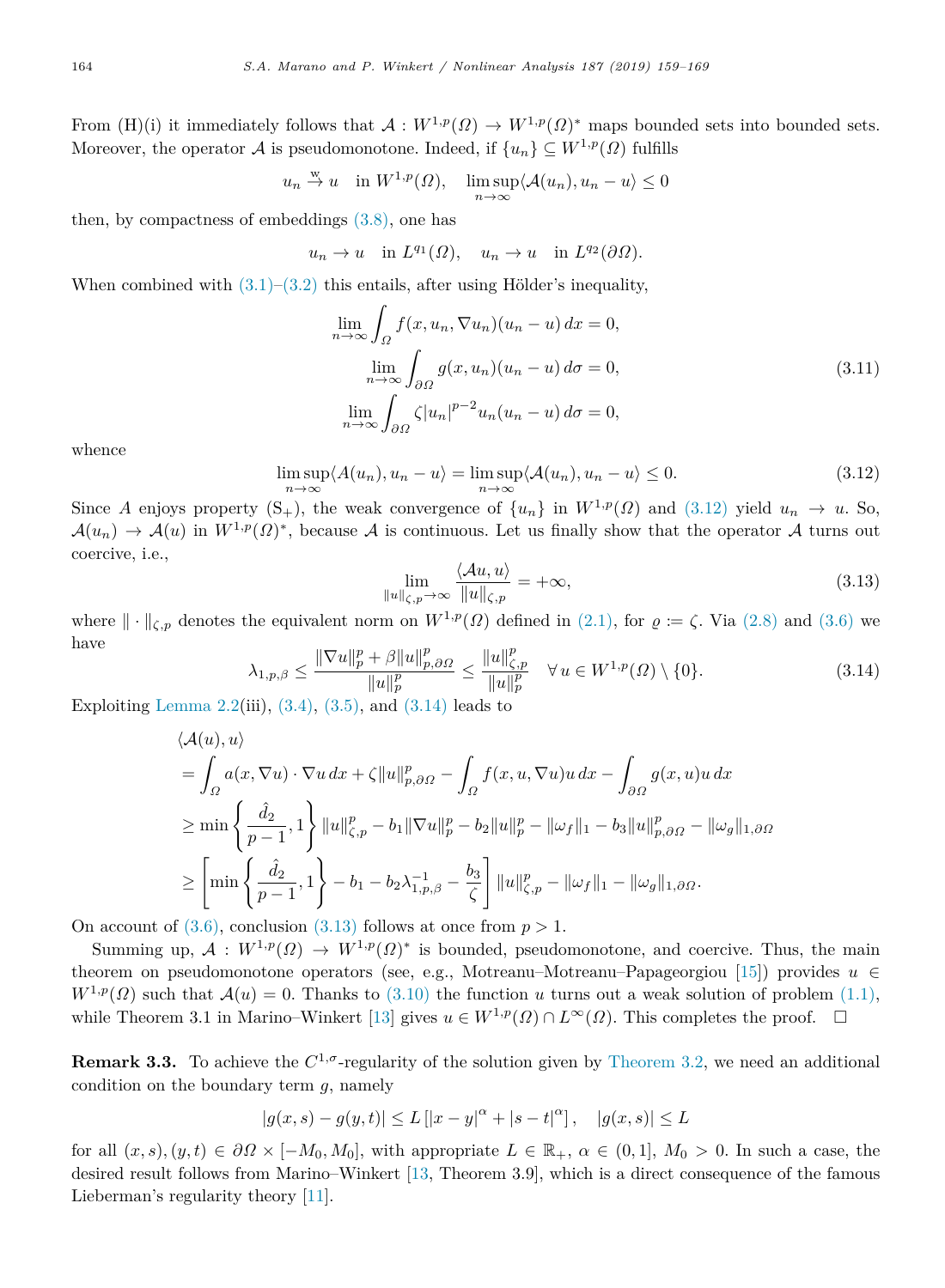## 4. Asymptotic behavior and uniqueness results for the  $(p, q)$ -Laplacian

Throughout this section,  $a(x,\xi) := |\xi|^{p-2}\xi + \mu |\xi|^{q-2}\xi$ , where  $1 < q < p < \infty$  and  $\mu \ge 0$ . Hence, problem  $(1.1)$  $(1.1)$  writes

$$
-\Delta_p u - \mu \Delta_q u = f(x, u, \nabla u) \quad \text{in } \Omega,
$$
  

$$
(\left|\nabla u\right|^{p-2} \nabla u + \mu \left|\nabla u\right|^{q-2} \nabla u) \cdot \nu = g(x, u) - \zeta |u|^{p-2} u \quad \text{on } \partial \Omega,
$$
 (P<sub>μ</sub>)

while ([3.6\)](#page-4-0) becomes

<span id="page-6-4"></span><span id="page-6-2"></span><span id="page-6-0"></span>
$$
b_1 + b_2 \lambda_{1,p,\beta}^{-1} + \frac{b_3}{\zeta} < 1
$$
 and  $\beta \le \zeta$ , (4.1)

because  $\hat{d}_2 = p - 1$ . If  $\mu := 0$  then  $(P_\mu)$  $(P_\mu)$  reduces to

<span id="page-6-1"></span>
$$
-\Delta_p u = f(x, u, \nabla u) \quad \text{in } \Omega,
$$
  

$$
|\nabla u|^{p-2} \nabla u \cdot \nu = g(x, u) - \zeta |u|^{p-2} u \quad \text{on } \partial \Omega.
$$
 (P<sub>0</sub>)

Using [Example](#page-3-3) [2.4](#page-3-3) and [Theorem](#page-4-10) [3.2](#page-4-10) we directly infer the following theorem.

**Theorem 4.1.** *Let* (*H*) be satisfied. Then, for each  $\mu \geq 0$ , problem  $(P_{\mu})$  $(P_{\mu})$  $(P_{\mu})$  possesses at least one weak solution  $u_{\mu} \in W^{1,p}(\Omega) \cap L^{\infty}(\Omega)$ .

To investigate the asymptotic behavior of  $(P_\mu)$  $(P_\mu)$  as  $\mu$  goes to zero and  $+\infty$ , respectively, the next elementary a priori estimate will be employed.

**Proposition 4.2.** *Let hypotheses (H) be satisfied and let*  $u_{\mu} \in W^{1,p}(\Omega) \cap L^{\infty}(\Omega)$  *be the weak solution of problem*  $(P_\mu)$  $(P_\mu)$  $(P_\mu)$  *obtained from [Theorem](#page-6-1)* [4.1](#page-6-1)*. Then there exists a constant*  $C > 0$ *, independent of*  $\mu$ *, such that* 

<span id="page-6-5"></span><span id="page-6-3"></span>
$$
||u_{\mu}||_{\zeta,p} \le C \quad \forall \mu \in \mathbb{R}_{+}.
$$
\n(4.2)

**Proof.** Note that  $u_{\mu}$  fulfills [\(3.7\)](#page-4-3), pick  $\varphi := u_{\mu}$ , and recall ([3.14\)](#page-5-1), to arrive at

$$
||u_{\mu}||_{\zeta,p}^{p} = ||\nabla u_{\mu}||_{p}^{p} + \zeta ||u_{\mu}||_{p,\partial\Omega}^{p}
$$
  
\n
$$
\leq \int_{\Omega} (|\nabla u_{\mu}|^{p} + \mu |\nabla u_{\mu}|^{q}) dx + \zeta \int_{\partial\Omega} |u_{\mu}|^{p} d\sigma
$$
  
\n
$$
= \int_{\Omega} f(x, u_{\mu}, \nabla u_{\mu}) u_{\mu} dx + \int_{\partial\Omega} g(x, u_{\mu}) u_{\mu} d\sigma
$$
  
\n
$$
\leq b_{1} ||\nabla u_{\mu}||_{p}^{p} + b_{2} ||u_{\mu}||_{p}^{p} + ||\omega_{f}||_{1} + b_{3} ||u_{\mu}||_{p,\partial\Omega}^{p} + ||\omega_{g}||_{1,\partial\Omega}
$$
  
\n
$$
\leq (b_{1} + b_{2}\lambda_{1,p,\beta}^{-1} + \frac{b_{3}}{\zeta}) ||u||_{\zeta,p}^{p} + ||\omega_{f}||_{1} + ||\omega_{g}||_{1,\partial\Omega}.
$$

Therefore, by ([4.1](#page-6-2)), setting

$$
C:=\left(\frac{\|\omega_f\|_1+\|\omega_g\|_{1,\partial\varOmega}}{1-\left(b_1+b_2\lambda_{1,p,\beta}^{-1}+\frac{b_3}{\zeta}\right)}\right)^{\frac{1}{p}}>0
$$

inequality ([4.2\)](#page-6-3) holds true for any  $\mu \in \mathbb{R}_+$ .  $\Box$ 

<span id="page-6-6"></span>We first treat the case when  $\mu \to 0^+$ .

**Theorem 4.3.** Let (H) be satisfied. Then to every sequence  $\mu_n \to 0^+$  there correspond a (not relabeled)  $subsequence \{u_{\mu_n}\} \subseteq W^{1,p}(\Omega) \cap L^{\infty}(\Omega)$  *such that*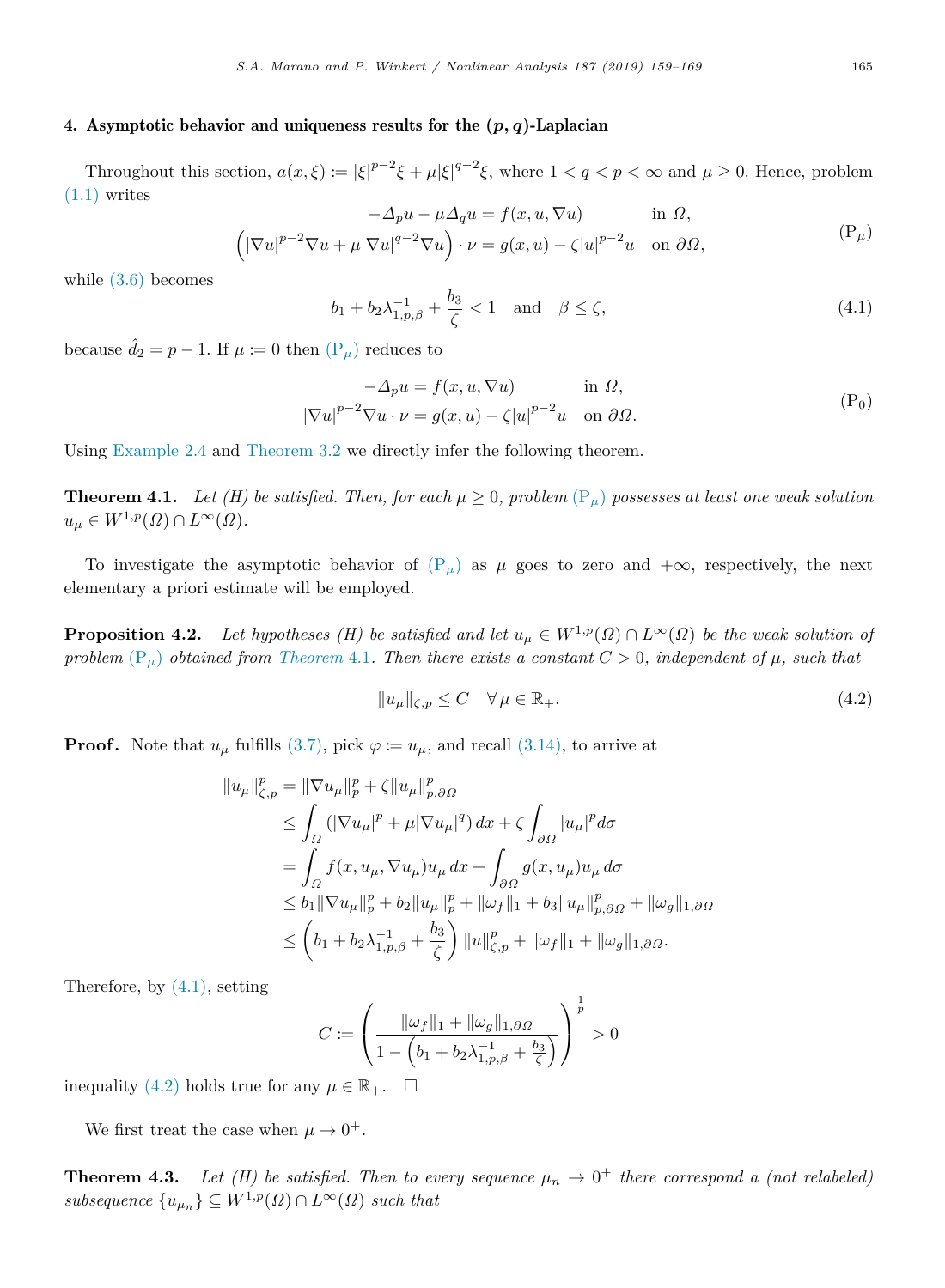- (1)  $u_{\mu_n}$  *is a weak solution of*  $(P_{\mu_n})$  *for all*  $n \in \mathbb{N}$ *,*
- $(2)$   $u_{\mu_n} \to u$  *in*  $W^{1,p}(\Omega)$ *, and*
- *(3)*  $u \in W^{1,p}(\Omega)$  *is a weak solution of*  $(P_0)$  $(P_0)$ *.*

**Proof.** Fixed  $\{\mu_n\}$  as above, [Theorem](#page-6-1) [4.1](#page-6-1) gives  $\{u_{\mu_n}\}\subseteq W^{1,p}(\Omega)\cap L^{\infty}(\Omega)$  enjoying (1). Thanks to [Proposition](#page-6-5) [4.2](#page-6-5), the sequence  ${u_{\mu_n}}$  turns out bounded. So, we may assume

$$
u_{\mu_n} \stackrel{\text{w}}{\rightarrow} u
$$
 in  $W^{1,p}(\Omega)$ ,  $u_{\mu_n} \rightarrow u$  in  $L^{q_1}(\Omega)$  and  $L^{q_2}(\partial\Omega)$ ,  $(4.3)$ 

which easily produce [\(3.11\)](#page-5-3); cf. the proof of [Theorem](#page-4-10) [3.2.](#page-4-10) From ([3.7\)](#page-4-3) written for  $u := u_{\mu_n}, \varphi := u_{\mu_n} - u$  it thus follows

<span id="page-7-2"></span><span id="page-7-1"></span><span id="page-7-0"></span>
$$
\lim_{n \to +\infty} \langle A_p(u_{\mu_n}), u_{\mu_n} - u \rangle = 0,
$$

with  $A_p$  given by ([2.6\)](#page-3-4), because  $\mu_n \to 0$ . The (S<sub>+</sub>)-property of  $A_p$  now entails  $u_{\mu_n} \to u$  in  $W^{1,p}(\Omega)$ , namely (2) holds. Finally, due to (H)(i) and standard results on the Nemytskij operator, we have

$$
N_f(u_{\mu_n}) \to N_f(u), \ N_g(u_{\mu_n}) \to N_g(u), \ N(u_{\mu_n}) \to N(u)
$$
\n(4.4)

in  $W^{1,p}(\Omega)^*$ ; see ([3.9\)](#page-4-11) for the meaning of symbols  $N_f$ ,  $N_g$ , N. Since

$$
\int_{\Omega} |\nabla u_{\mu_n}|^{p-2} \nabla u_{\mu_n} \cdot \nabla \varphi \, dx - \mu_n \int_{\Omega} |\nabla u_{\mu_n}|^{q-2} \nabla u_{\mu_n} \cdot \nabla \varphi \, dx
$$
\n
$$
= \int_{\Omega} f(x, u_{\mu_n}, \nabla u_{\mu_n}) \varphi \, dx + \int_{\partial \Omega} \left[ g(x, u_{\mu_n}) - \zeta |u_{\mu_n}|^{p-2} u_{\mu_n} \right] \varphi \, d\sigma, \quad n \in \mathbb{N},
$$
\n(4.5)

and, moreover,

<span id="page-7-4"></span>
$$
\langle A_p(u_{\mu_n}), \varphi \rangle \to \langle A_p(u), \varphi \rangle, \ \ \langle A_q(u_{\mu_n}), \varphi \rangle \to \langle A_q(u), \varphi \rangle
$$

whatever  $\varphi \in W^{1,p}(\Omega)$ , while  $\mu_n \to 0$ , letting  $n \to +\infty$  in ([4.5](#page-7-0)) shows (3).  $\Box$ 

We now come to the case when  $\mu \to +\infty$ .

**Theorem 4.4.** *If hypotheses (H) hold,*  $\mu_n \to +\infty$ *, and*  $\{u_{\mu_n}\}\subseteq W^{1,p}(\Omega) \cap L^{\infty}(\Omega)$  *fulfills conclusion (1) of [Theorem](#page-6-6)* [4.3](#page-6-6) *then*  $u_{\mu_n} \to c$  *in*  $W^{1,q}(\Omega)$  *for some*  $c \in \mathbb{R}$ *.* 

**Proof.** The same arguments employed in the previous proof yield here  $(4.3)$  $(4.3)$ ,  $(4.4)$ , as well as

$$
\frac{1}{\mu_n} \int_{\Omega} |\nabla u_{\mu_n}|^{p-2} \nabla u_{\mu_n} \cdot \nabla \varphi \, dx + \int_{\Omega} |\nabla u_{\mu_n}|^{q-2} \nabla u_{\mu_n} \cdot \nabla \varphi \, dx \n= \frac{1}{\mu_n} \int_{\Omega} f(x, u_{\mu_n}, \nabla u_{\mu_n}) \varphi \, dx + \frac{1}{\mu_n} \int_{\partial \Omega} \left[ g(x, u_{\mu_n}) - \zeta |u_{\mu_n}|^{p-2} u_{\mu_n} \right] \varphi \, d\sigma,
$$
\n(4.6)

with arbitrary  $\varphi \in W^{1,p}(\Omega)$ . Put  $\varphi =: u_{\mu_n} - u$  and recall that  $\mu_n \to +\infty$  to achieve

<span id="page-7-3"></span>
$$
\lim_{n \to +\infty} \langle A_q(u_{\mu_n}), u_{\mu_n} - u \rangle = 0,
$$

i.e.,  $u_{\mu_n} \to u$  in  $W^{1,q}(\Omega)$  by the  $(S_+)$ -property of  $A_q$ . From [\(4.6\)](#page-7-3) it next follows, after letting  $n \to +\infty$ ,

$$
\int_{\Omega} |\nabla u|^{q-2} \nabla u \cdot \nabla \varphi \, dx = 0, \quad \varphi \in W^{1,p}(\Omega),
$$

which clearly means

$$
\Delta_q u = 0 \text{ in } \Omega, \quad |\nabla u|^{q-2} \nabla u \cdot \nu = 0 \text{ on } \partial \Omega.
$$

Hence,  $u = c$  for some  $c \in \mathbb{R}$ . Since these arguments apply to every subsequence of  $\{u_{\mu_n}\}\$ , the proof is complete.  $\square$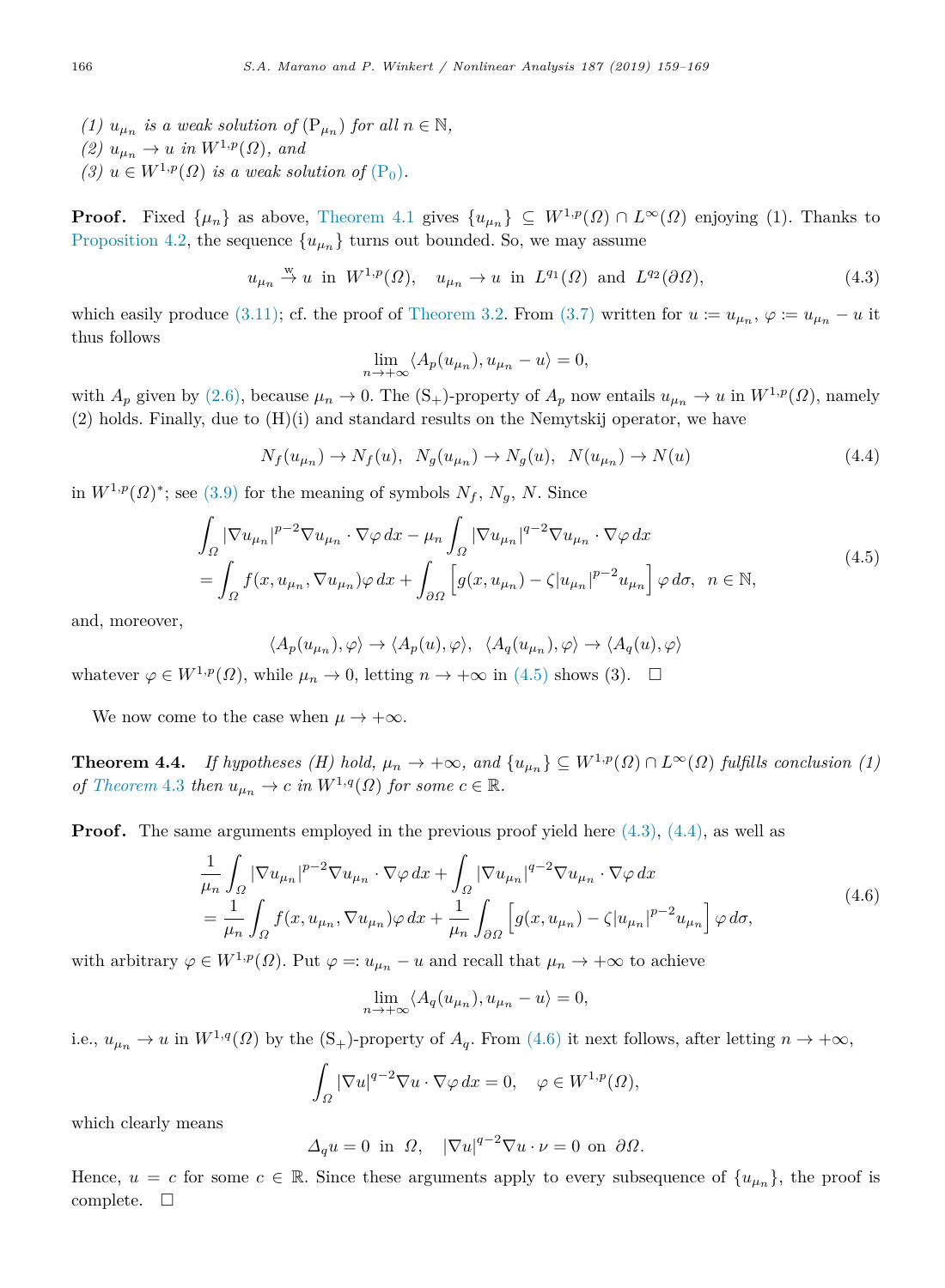**Remark 4.5.** [Theorems](#page-6-6) [4.3](#page-6-6)[–4.4](#page-7-4) remain valid for the more general problem

$$
-\operatorname{div}\left[a_1(x,\nabla u) + \mu a_2(x,\nabla u)\right] = f(x,u,\nabla u) \quad \text{in } \Omega,
$$
  

$$
\left[a_1(x,\nabla u) + \mu a_2(x,\nabla u)\right] \cdot \nu = g(x,u) - \zeta |u|^{p-2}u \quad \text{on } \partial\Omega,
$$

where  $a_1, a_2 : \overline{\Omega} \times \mathbb{R}^N \to \mathbb{R}^N$  satisfy assumptions H(a).

The last part of this section addresses uniqueness of weak solutions to problem  $(P_\mu)$  $(P_\mu)$ . Adapting the approach of Averna–Motreanu–Tornatore [[2\]](#page-10-0), we will treat the cases  $p = 2$  or  $q = 2$  under the following assumptions.

(U1) There exist  $c_1, c_2 \in \mathbb{R}_+$  such that

$$
(f(x, s, \xi) - f(x, t, \xi))(s - t) \le c_1|s - t|^2 \quad \forall x \in \Omega, s, t \in \mathbb{R}, \xi \in \mathbb{R}^N,
$$
  

$$
(g(x, s) - g(x, t))(s - t) \le c_2|s - t|^2 \quad \forall x \in \partial\Omega, s, t \in \mathbb{R}.
$$

(U2) With appropriate  $\rho \in L^{r'}(\Omega)$ , where  $1 \lt r' \lt p^*$ , and  $c_3 \in \mathbb{R}_+$  one has both  $\xi \mapsto f(x, s, \xi) - \rho(x)$ linear for every  $(x, s) \in \Omega \times \mathbb{R}$  and

<span id="page-8-1"></span>
$$
|f(x, s, \xi) - \rho(x)| \le c_3 |\xi| \text{ in } \Omega \times \mathbb{R} \times \mathbb{R}^N.
$$

**Theorem 4.6.** *Let (H), (U1), and (U2) be satisfied.*

- (a) If  $p := 2 > q > 1$  and  $c_1 \lambda_{1,2,\beta}^{-1} + c_3 \lambda_{1,2,\beta}^{-\frac{1}{2}} + c_2 \zeta^{-1} < 1$  then  $(\mathbb{P}_{\mu})$  $(\mathbb{P}_{\mu})$  $(\mathbb{P}_{\mu})$  admits a unique weak solution for every  $\mu > 0$ .
- *(b)* If  $p > q := 2$  then  $(P_{\mu})$  $(P_{\mu})$  $(P_{\mu})$  possesses only one weak solution provided

<span id="page-8-0"></span>
$$
\min\left\{\mu, \frac{2^{2-p}}{1+|\partial\Omega|^{\frac{p-2}{p}}}\right\} > c_1\lambda_{1,2,\beta}^{-1} + c_3\lambda_{1,2,\beta}^{-\frac{1}{2}} + \frac{c_2}{\zeta}.\tag{4.7}
$$

**[P](#page-6-0)roof.** Fix  $\mu > 0$ . [Theorem](#page-6-1) [4.1](#page-6-1) gives a weak solution  $u_{\mu} \in W^{1,p}(\Omega) \cap L^{\infty}(\Omega)$  of  $(P_{\mu})$ . Suppose  $v_{\mu} \in W^{1,p}(\Omega)$ enjoys the same property. Using ([3.7\)](#page-4-3) with  $\varphi := u_{\mu} - v_{\mu}$  easily leads to

$$
\langle A_p(u_\mu) - A_p(v_\mu), u_\mu - v_\mu \rangle + \mu \langle A_q(u_\mu) - A_q(v_\mu), u_\mu - v_\mu \rangle + \zeta \int_{\partial \Omega} (|u_\mu|^{p-2} u_\mu - |v_\mu|^{p-2} v_\mu) (u_\mu - v_\mu) d\sigma = \int_{\Omega} (f(x, u_\mu, \nabla u_\mu) - f(x, v_\mu, \nabla u_\mu)) (u_\mu - v_\mu) dx + \int_{\Omega} (f(x, v_\mu, \nabla u_\mu) - f(x, v_\mu, \nabla v_\mu)) (u_\mu - v_\mu) dx + \int_{\partial \Omega} (g(x, u_\mu) - g(x, v_\mu)) (u_\mu - v_\mu) d\sigma.
$$
 (4.8)

(a) Let  $p := 2 > q > 1$ . By monotonicity of  $A_q$ , the left-hand side in ([4.8\)](#page-8-0) can be estimated through

$$
\langle A_2(u_\mu) - A_2(v_\mu), u_\mu - v_\mu \rangle + \mu \langle A_q(u_\mu) - A_q(v_\mu), u_\mu - v_\mu \rangle + \zeta \int_{\partial \Omega} (u_\mu - v_\mu)(u_\mu - v_\mu) d\sigma \geq \|\nabla (u_\mu - v_\mu)\|_2^2 + \zeta \|u_\mu - v_\mu\|_{2, \partial \Omega}^2 = \|u_\mu - v_\mu\|_{\zeta, 2}^2,
$$
\n(4.9)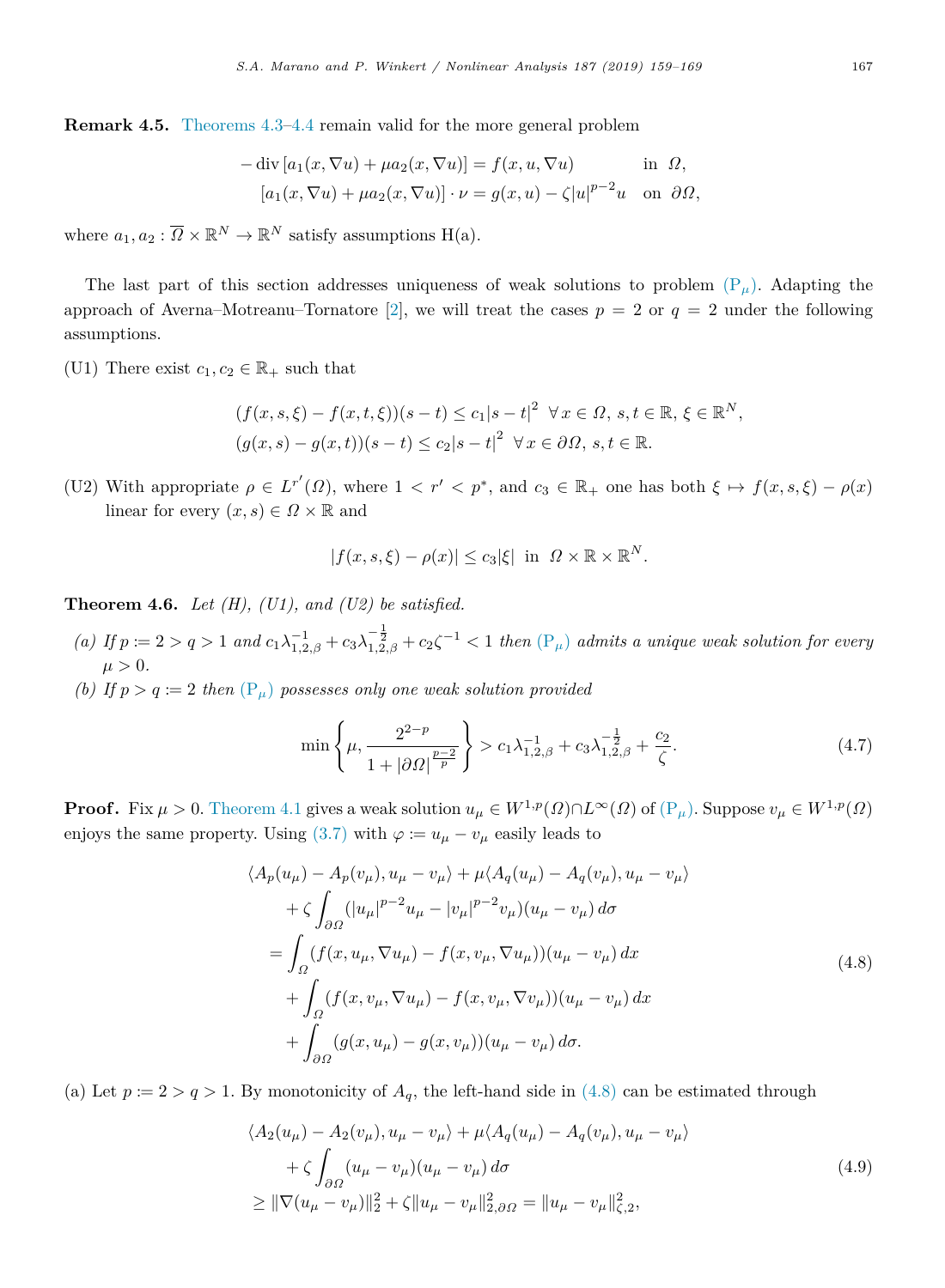where  $\|\cdot\|_{\zeta,2}$  denotes the equivalent norm ([2.1\)](#page-1-3). As regards the right-hand side, due to (U1), (U2), Hölder's inequality, and [\(3.14](#page-5-1)), we have

$$
\int_{\Omega} (f(x, u_{\mu}, \nabla u_{\mu}) - f(x, v_{\mu}, \nabla u_{\mu})) (u_{\mu} - v_{\mu}) dx \n+ \int_{\Omega} (f(x, v_{\mu}, \nabla u_{\mu}) - f(x, v_{\mu}, \nabla v_{\mu})) (u_{\mu} - v_{\mu}) dx \n+ \int_{\partial\Omega} (g(x, u_{\mu}) - g(x, v_{\mu})) (u_{\mu} - v_{\mu}) d\sigma \n\leq c_1 \|u_{\mu} - v_{\mu}\|_2^2 + \int_{\Omega} \left( f\left(x, v_{\mu}, \nabla \left(\frac{1}{2}(u_{\mu} - v_{\mu})^2\right)\right) - \rho(x) \right) dx \n+ c_2 \|u_{\mu} - v_{\mu}\|_{2, \partial\Omega}^2 \n\leq c_1 \|u_{\mu} - v_{\mu}\|_2^2 + c_3 \int_{\Omega} |u_{\mu} - v_{\mu}||\nabla(u_{\mu} - v_{\mu})| dx + c_2 \|u_{\mu} - v_{\mu}\|_{2, \partial\Omega}^2 \n\leq \left(c_1 \lambda_{1,2,\beta}^{-1} + c_3 \lambda_{1,2,\beta}^{-\frac{1}{2}} + c_2 \zeta^{-1}\right) \|u_{\mu} - v_{\mu}\|_{\zeta,2}^2.
$$
\n
$$
(4.10)
$$

Gathering  $(4.8)$ – $(4.10)$  $(4.10)$  $(4.10)$  together now yields

<span id="page-9-1"></span><span id="page-9-0"></span>
$$
||u_{\mu} - v_{\mu}||_{\zeta,2}^2 \le \left(c_1 \lambda_{1,2,\beta}^{-1} + c_3 \lambda_{1,2,\beta}^{-\frac{1}{2}} + c_2 \zeta^{-1}\right) ||u_{\mu} - v_{\mu}||_{\zeta,2}^2,
$$

which implies  $u_{\mu} = v_{\mu}$ , because  $c_1 \lambda_{1,2,\beta}^{-1} + c_3 \lambda_{1,2,\beta}^{-\frac{1}{2}} + \frac{c_2}{\zeta} < 1$ .

(b) Let  $p > q := 2$ . Likewise before, the left-hand side of  $(4.8)$  $(4.8)$  $(4.8)$  becomes

$$
\langle A_p(u_\mu) - A_p(v_\mu), u_\mu - v_\mu \rangle + \mu \langle A_2(u_\mu) - A_2(v_\mu), u_\mu - v_\mu \rangle + \zeta \int_{\partial \Omega} \left( |u_\mu|^{p-2} u_\mu - |v_\mu|^{p-2} v_\mu \right) (u_\mu - v_\mu) d\sigma \geq \mu ||\nabla (u_\mu - v_\mu)||_2^2 + \zeta \int_{\partial \Omega} \left( |u_\mu|^{p-2} u_\mu - |v_\mu|^{p-2} v_\mu \right) (u_\mu - v_\mu) d\sigma,
$$
\n(4.11)

while  $(2.2)$  $(2.2)$  entails

$$
\int_{\partial\Omega} \left( |u_{\mu}|^{p-2} u_{\mu} - |v_{\mu}|^{p-2} v_{\mu} \right) (u_{\mu} - v_{\mu}) d\sigma \ge 2^{2-p} \|u_{\mu} - v_{\mu}\|_{p,\partial\Omega}^p. \tag{4.12}
$$

Via Hölder's inequality we then get

$$
||u_{\mu} - v_{\mu}||_{2,\partial\Omega}^{2} \le ||u_{\mu} - v_{\mu}||_{p,\partial\Omega}^{2} |\partial\Omega|^{\frac{p-2}{p}} \le ||u_{\mu} - v_{\mu}||_{p,\partial\Omega}^{p} \left(1 + |\partial\Omega|^{\frac{p-2}{p}}\right). \tag{4.13}
$$

Thus, from  $(4.11)$  $(4.11)$  $(4.11)$ – $(4.13)$  $(4.13)$  it follows

<span id="page-9-3"></span><span id="page-9-2"></span>
$$
\langle A_p(u_\mu) + A_p(v_\mu), u_\mu - v_\mu \rangle + \mu \langle A_2(u_\mu) + A_2(v_\mu), u_\mu - v_\mu \rangle + \zeta \int_{\partial \Omega} \left( |u_\mu|^{p-2} u_\mu - |v_\mu|^{p-2} v_\mu \right) (u_\mu - v_\mu) d\sigma \geq \mu ||\nabla (u_\mu - v_\mu)||_2^2 + \zeta \frac{2^{2-p}}{1 + |\partial \Omega| \frac{p-2}{p}} ||u_\mu - v_\mu||_{2, \partial \Omega}^2 \geq \min \left\{ \mu, \frac{2^{2-p}}{1 + |\partial \Omega| \frac{p-2}{p}} \right\} (||\nabla (u_\mu - v_\mu)||_2^2 + \zeta ||u_\mu - v_\mu||_{2, \partial \Omega}^2) = \min \left\{ \mu, \frac{2^{2-p}}{1 + |\partial \Omega| \frac{p-2}{p}} \right\} ||u_\mu - v_\mu||_{\zeta, 2}^2.
$$
\n(4.14)